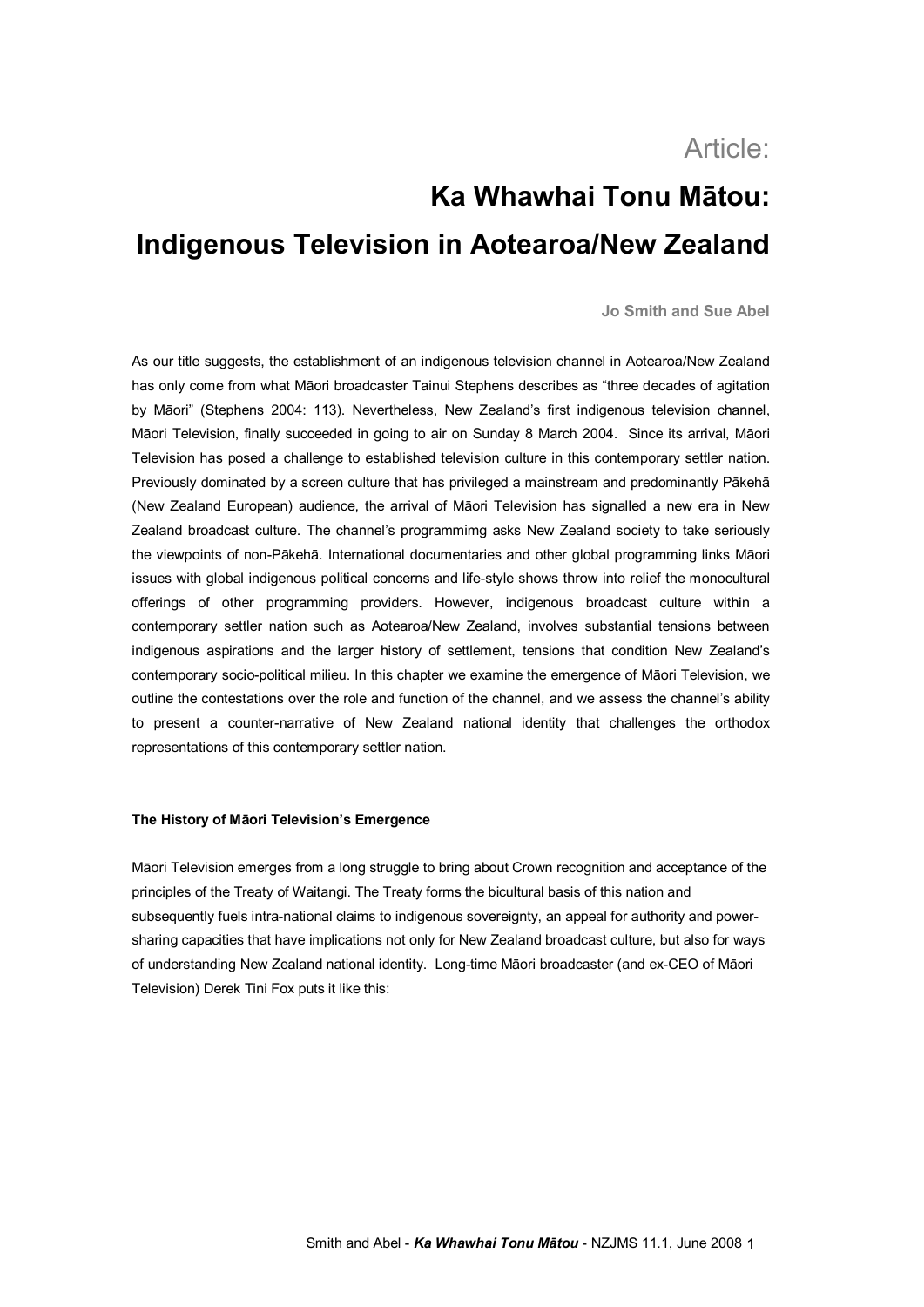The Treaty, signed in 1840 between the British Crown and the chiefs of Aotearoa, guaranteed to the Māori people tino rangatiratanga, or absolute authority over all their resources; and a large number of Māori communities are currently reclaiming, under the Treaty, land which has been stolen from them over the last 150 years. Like the land, the public broadcasting system is a vital present-day resource, and as such Māori are legally entitled to an equal share of it (Fox 2001: 260).

Yet the Treaty remains an incomplete project in terms of its alleged promise of power sharing between Treaty partners. The State infrastructure remains determinedly based upon forms of governmentality inherited from British imperialism (in the form of a Governor General, a House of Parliament and High Court), and while many aspects of Māori culture are incorporated into the existing infrastructure, little systemic change has occurred (Fleras and Spoonley 1999: 239). A key characteristic of this contemporary settler nation is its ability to regulate intra-national tensions such as Treaty obligations using a rhetoric of pragmatism that asks that New Zealanders "get the past behind them" so that the nation can compete with a united front in an increasingly globalized economy. Māori culture has a significant symbolic value on the global market, a value that the present Labour government utilizes for its own ends. The promotion, activities and achievements of Māori Television must be understood within this larger context.

Māori access to the means of media representation has also been much less than the bicultural balance promised by the Treaty agreement. According to Fox, in 1993 the amount of television programming with content of relevance to Māori was less than one per cent of the total broadcast time (Fox 2001: 261). In addition to the small volume of Māori content on air prior to 2004, those shows that were of relevance to Māori were most often scheduled at non-commercial times. Writing before the emergence of the Māori Television channel, Tainui Stephens notes:

> One of the usual reasons given by broadcasters for their lack of support for Māori television [on mainstream channels] is that it is not commercially viable. It is no accident that most Māori programming is seen on Sunday mornings. This is currently the only non-commercial time on the weekly schedule. This continued relegation to Sunday morning transmission is viewed by many as an insult (Stephens 2004: 110).

One must understand the emergence of Māori Television in 2004 in light of this longer history of Treaty neglect. Treaty rights were mobilized in relation to broadcasting concerns in the mid 1980s when the fourth Labour Government instigated neo-liberal reforms and set about deregulating media industries. When Radio New Zealand Ltd. and Television New Zealand Ltd. were established as State-Owned Enterprises in 1986, the New Zealand Māori Council and Nga Kaiwhakapumau i te Reo (Guardians of the Language) took a claim to the Waitangi Tribunal arguing that under the Treaty the Māori language was a taonga, and that therefore the Crown had a responsibility to protect by, among other things,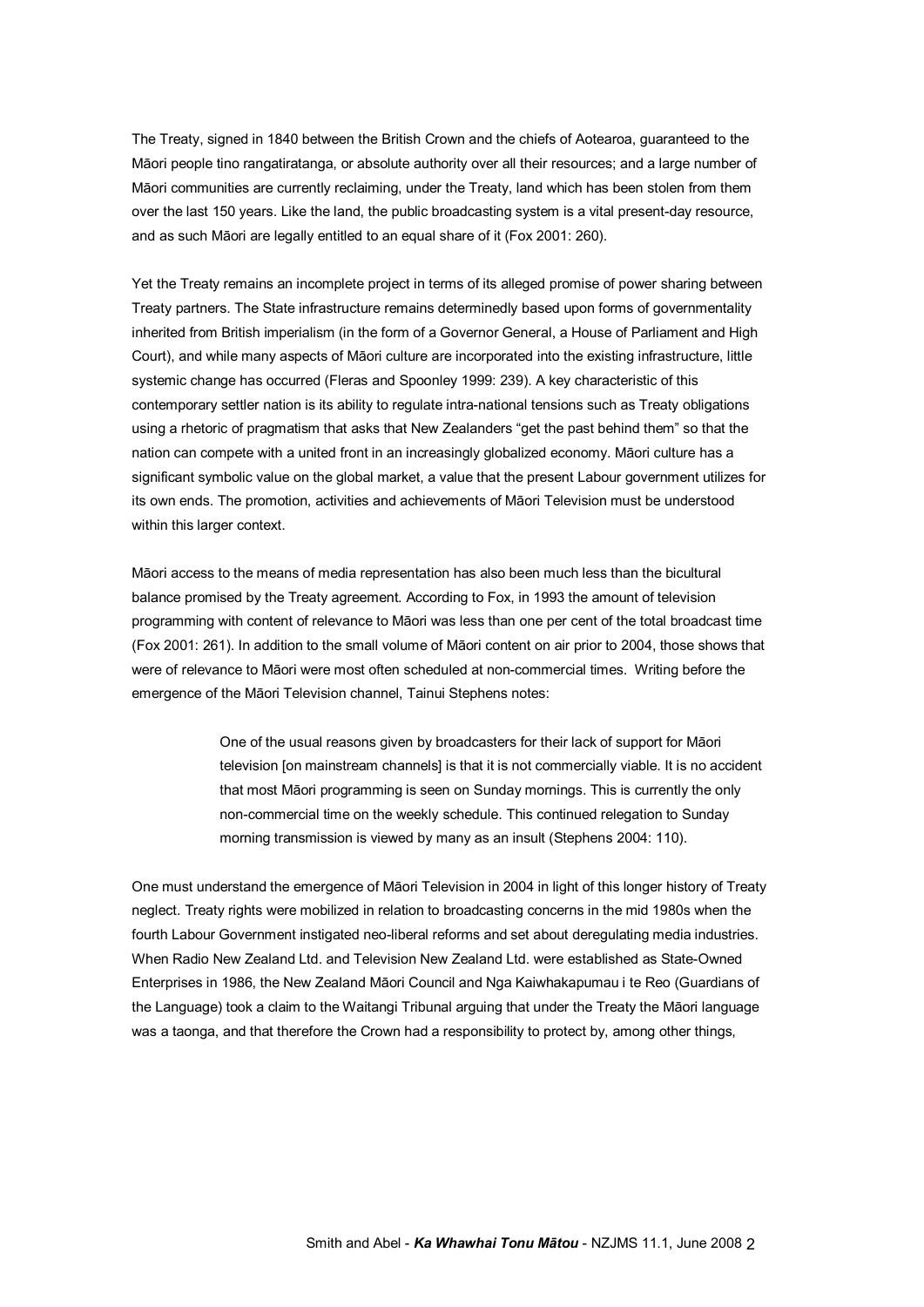ensuring its presence on the settler nation's airwaves. Because of Crown intransigence, Māori took this claim (at considerable cost in terms of time and money) to the Privy Council in London. The Crown's eventual recognition of the significance of te reo led to the establishment of the funding agency Te Māngai Pāho in 1993 which is charged with allocating funds for the promotion of Māori language and Māori culture. This did not, however, immediately clear the way for Māori television. Ranginui Walker has documented both the bureaucratic impediments and the illwill from a considerable section of the non-Māori public throughout the 1990s and early 2000s (Walker 2004). This illwill was fuelled by continual critical scrutiny of Māori media initiatives by mainstream media, drawing on and furthering a long-established discourse of Māori inability to manage institutions and their finances, resulting in "a waste of taxpayers' money". A key development here was what long-time Māori broadcaster Debra Reweti describes as (with considerable understatement) the "interesting experiment" of the establishment of Aotearoa Television Network (ATN) in 1996 (Reweti 2006: 184). ATN was described by the Crown as a pilot scheme for a Māori television channel, and was set up to run for 13 weeks. Many commentators have suggested that it was also set up to fail because of the time frame and the budget allowed (see Burns 1997; Fox 2001; Burns 2004). Its very publicized money troubles and its closure in 1997 nonetheless ultimately tainted the reputation of Māori programme makers. Indeed, due to mainstream press coverage of ATN, this initiative is best remembered for CEO Tukuroirangi Morgan's clothing expenditure rather than the high-quality Māori language programming it produced. The eventual emergence of Māori Television in 2004 would also be characterised by intense scrutiny from news media outlets focused on the potential failure of the channel rather than its aspirations and intentions.

Many roadblocks prevented the channel from achieving its initial intention of going to air in mid2002. In 2001 Minister of Māori Affairs Parekura Horomia introduced the Māori Television Service Bill which would enable the establishment of a new channel dedicated to te ao Māori. This was not finally passed until May 2003, which meant that in the meantime there was no legislation to support and enable the newly appointed Board of Directors to actually function effectively. During this time of legislative inertia, the board was asked to appoint a CEO (the now notorious Canadian John Davy who turned out to have no legitimate qualifications for the position). While the Māori Television board struggled with the logistics of functioning in the legislative vacuum of 2001 to 2003, media coverage of the efforts of Māori Television avoided deeper analysis of the board's situation and instead, focused with relish on the past failures of ATN, the John Davy fiasco and later, the departure of Derek Fox as CEO at the end of 2003.

The stereotype of Maori initiatives as a waste of taxpayers' money surrounded the emergence of the indigenous channel. In 2003, prior to Māori Television's launch, Marc Alexander, broadcasting spokesman for the conservative political party United Future, conflated the accountancy problems of a Māori production house with the viability of a Māori channel. Citing the financial woes of Aroha Films Ltd., as "just another nail in the coffin of Māori TV", Alexander went on to criticise a channel dedicated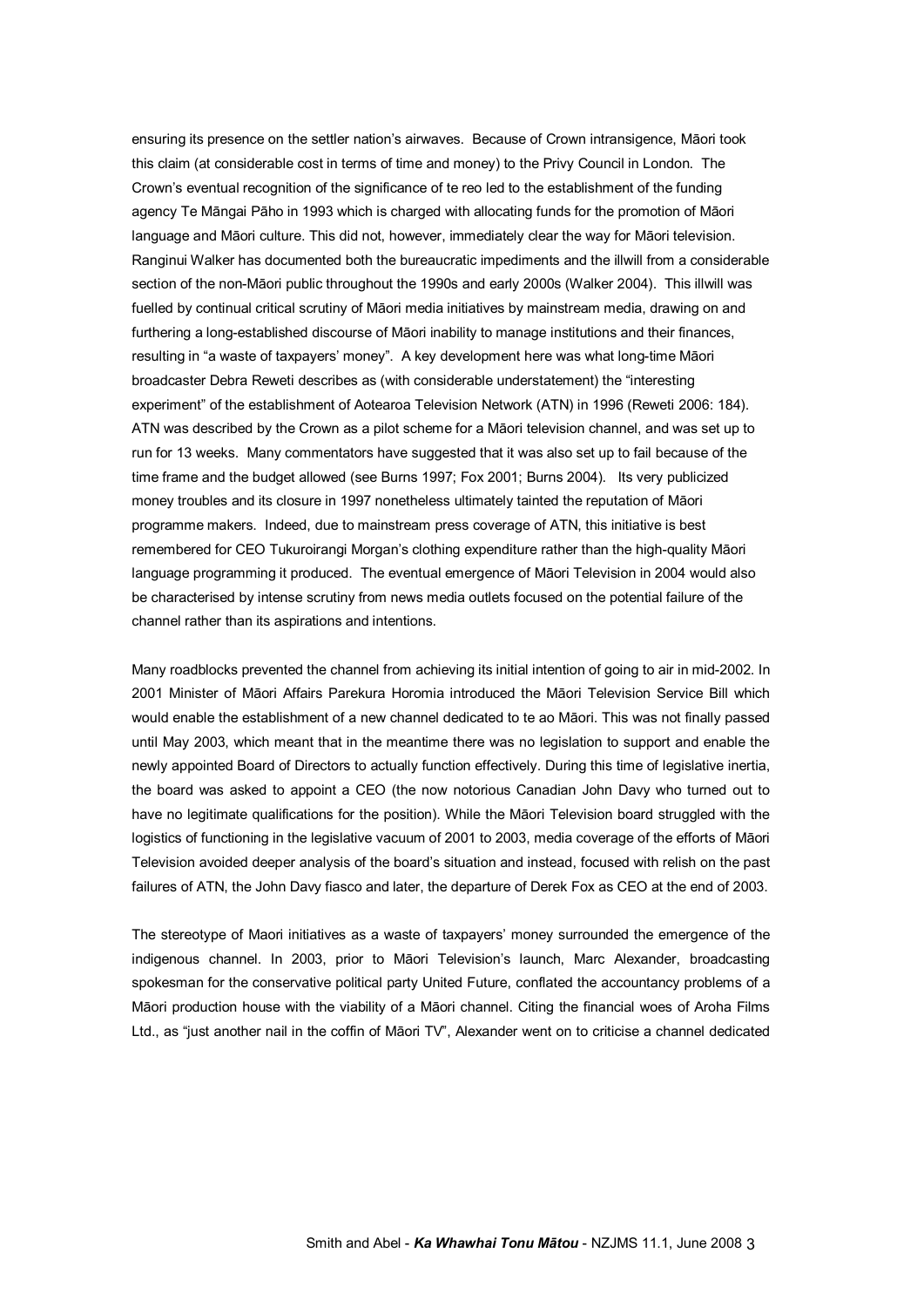to te ao Māori by stating that, "You simply cannot expect people to make competent business decisions for an enterprise that relies on ideologically driven agendas rather than on market need" (Alexander 2003). However, the question needs to be asked: how does one production company's financial woes get to impact so soundly on the broader initiatives of a Māori channel? What symbolic value does this failure generate for the wider non-Māori community of Aotearoa/New Zealand? These kinds of public discourses feed in to a long history of Pakeha/Māori encounters where Pakeha label advocates of Treaty rights as somehow against the notion of the nation, (or as "haters and wreckers" according to PM Helen Clarke (Press 2007), or as part of a 'Treaty-grievance industry'. These kinds of public outcries betray an established purview of the nation that relegates Māori to the margins and as somehow a threat to the notion of nationhood.

Despite such ideologically charged press and political reception, the kaupapa that drives Māori Television has resulted in a fiscally responsible organisation that has produced a hither-to unseen vision of life in Aotearoa/New Zealand. The unexpectedly high core viewership per month (of which at least 60% is estimated to be Pākehā) suggests that Māori Television has proven that that there is an eager market for public service television and that tikanga and te reo Māori have a pivotal function to play in not only te ao Māori, but also the nation as a whole. Yet it is not quite clear at this stage what effects this pivotal function will generate. As the Crown's recognition of the important role played by broadcast culture in the revitalization of te reo Māori suggests, (and as Māori have long argued for) the focus on media industries highlights the increasingly central role that audiovisual culture plays in the negotiation of community relationships, social power and cultural survival. Indeed, as part of a global indigenous media movement, Māori Television has a role to play in disrupting the hegemony of New Zealand settler society and in affirming an indigenous form of social agency. Epifanio San Juan argues (in the context of US racial politics, but also applicable to the cultural politics of New Zealand), "racial politics today is no longer chiefly mediated by biological and naturalistic ascriptions of value, but rather by symbolic cultural interpellations [...] pivoting around the affirmation of a 'common culture'" (San Juan Jr 1998: 131). The mainstream press coverage of ATN and of Māori Television's emergence suggests that technologies of representation have long been in the hands of settler-centric media producers that have defined what is "common" about New Zealand culture. Pakeha resentment over the funding of Māori broadcasting initiatives has relied upon arguments concerning taxpayer rights and "special privileges" based upon racial difference. Yet for the first 20 years of New Zealand broadcasting, when Māori were paying taxes, programming content of relevance to Māori was almost nonexistent. In light of these embedded discourses of nationhood and Māori /Pakeha relations, how might Māori Television dislodge these narratives via their own symbolic cultural interpellations? Can these largely symbolic processes help to open out our understandings of cultural belonging in this contemporary settler nation?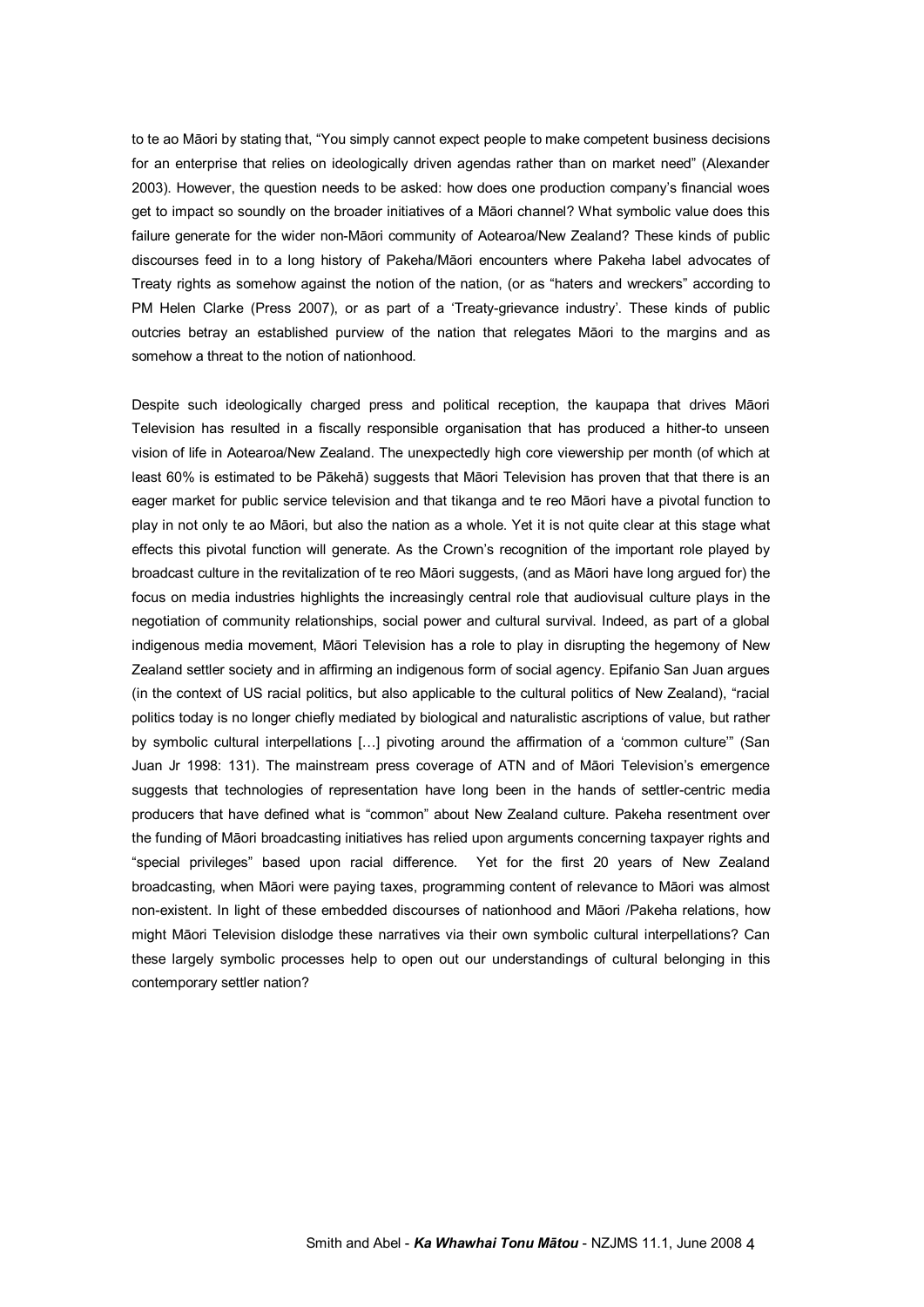### **The Role and Function of Māori Television**

As we have established, the emergence of Māori Television is driven by the rights to representation as guaranteed by the Treaty of Waitangi. The Act that established Māori Television states:

> The principal function of Māori Television is to promote te reo Māori me ngā tikanga Māori [Māori language and customs] through the provision of a high quality, cost effective Māori television service, in both Māori and English, that informs, educates and entertains a broad viewing audience, and, in doing so, enriches New Zealand's society, culture and heritage (Māori Television Service Act 2003).

The channel's mandate is to promote the cultural revitalisation of te ao Māori while at the same time to inform, educate and entertain a "broad viewing audience". To maintain cultural integrity, the channel has a Kaunihera Kaumātua, or Māori Elders Council, who meet quarterly and provide cultural advisory support to the channel in terms of both te reo and tikanga. The channel's Employee's Manual states: "Through this Kaunihera Kaumātua we are able to receive independent guidance on how we are operating the channel from the perspective of those who contributed to its development" (Māori Television Employees' Manual). Māori Television's tactic of naturalising te reo and tikanga Māori extends itself to every level of the channel's organisation, including its station promotion. The channel's tagline (mā rātou [for them]; mā mātou [for us, but not them]; mā koutou [for you]; mā tātou [for everyone]) addresses an array of possible viewers that includes Māori and non-Māori, native speakers and non-native speakers. Accordingly, while Jim Mather (current CEO) sees the core audience as being fluent Māori speakers, Māori Television must also attract a broader audience that might be attracted to the language and/or the culture. Mather describes the channel's strategy as one of offering high local programming content, including public service programming and grassroots level sports (Mather 2007). By creating rating 'spikes', viewers tune in to a popular programme and then are more likely to browse, or view other programming content placed alongside these popular programmes. The main intent is to 'zig' where other channels 'zag' and a prime example of this strategy is Māori Television's all-day schedule of programming for Anzac Day in 2006, a day that commemorates war veterans and which has a significant place in the construction of New Zealand's national imaginary. A more recent example of Māori Television's ability to 'zig' where others 'zag' is the 2007 advent of current affairs show *Native Affairs* at a time when news media in this country are under severe threat.

Other strategies for nurturing te reo Māori and attracting a broader audience can be seen in the popular sporting programme *Code* which features Māori athletes and role models. The show is set in a sitting-room-style environment, where its 'laid-back Māori manner' can ease its audience into its content. While an English-language show, one segment of the programme is titled "Wai's Word" and involves Wairangi Koopu introducing Māori League vocabulary (e.g. 'poumuri' is the Māori word for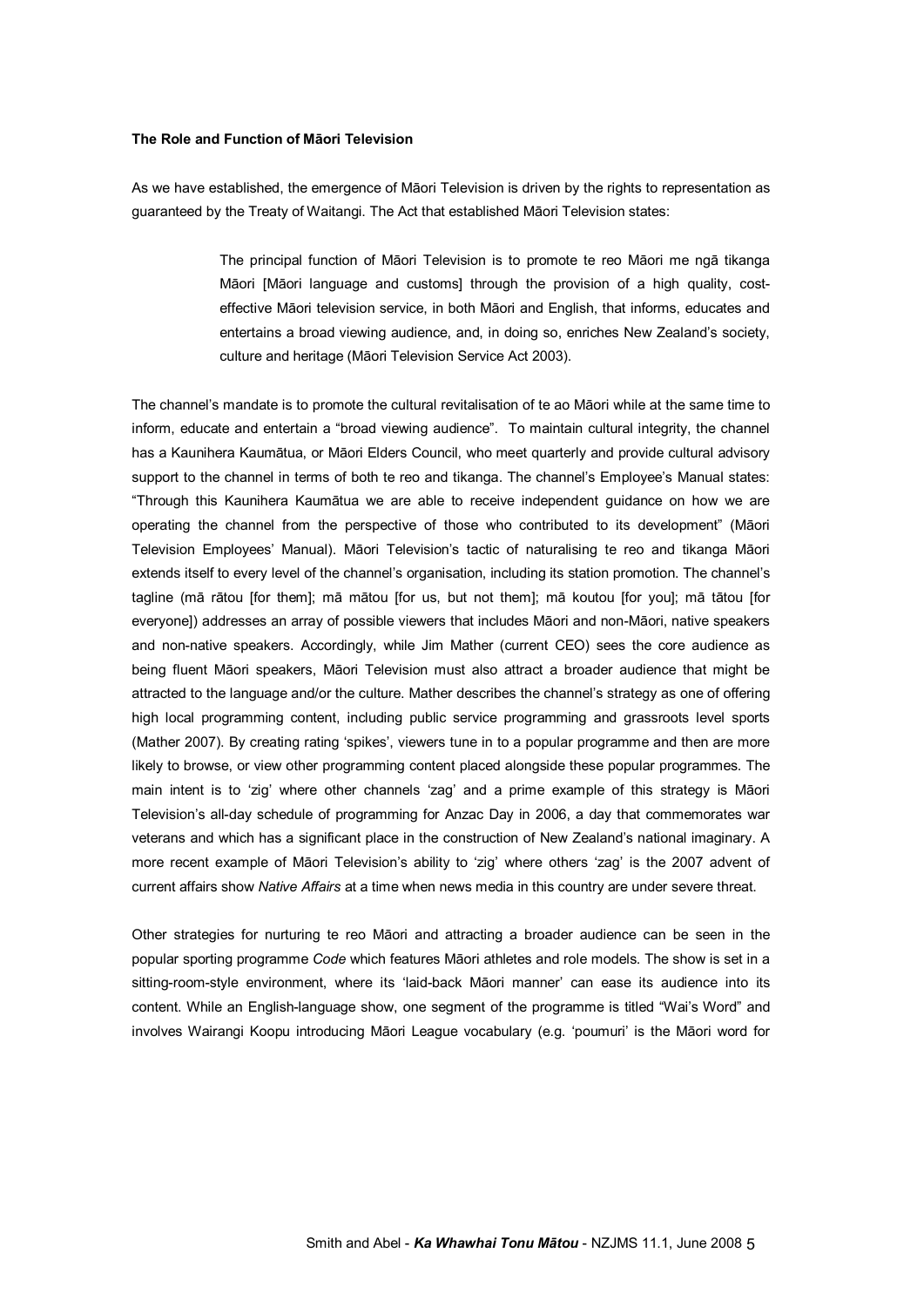'backs'). Thus, while capturing an already established audience of sports fans, the show also models, incorporates and plants a language 'seed' that might encourage non-Māori speakers to the language and to te ao Māori .

Māori Television's ratings success to date has been because, as Māori Television's GM Programming Larry Parr has pointed out, "the channel has attracted disenfranched [Pākehā] viewers from the mainstream channels, who like Māori Television because of its public service broadcasting and minimal advertising". This, he says "has come at the expense of our own rangatahi" (Parr 2007). In order to honour its commitment to its core constituency of Māorispeaking viewers, Māori Television is taking advantage of a recently established digital platform to launch a second, and complementary, channel. This new channel will screen 100 per cent te reo programming between 7.30 pm and 10.30 pm and will be free of advertising. With the second channel, Māori Television will exceed the amount of te reo they are required by statute to broadcast. In addition, the main channel may go from the current mid 50 per cent spoken Māori content to about 60 per cent once content from the second channel is repeated with subtitles on the original channel. It is hoped that the second channel will also provide the opportunity for iwi access, a feature that would guard against the risk of Māori Television producing a pan-Māori identity at the expense of different iwi.

Under such conditions, Māori Television asserts its ongoing contribution to not only Māori culture, but to New Zealand's national culture in general. Indeed, as the popularity of the channel's Anzac Day coverage suggests, the station is quickly becoming the channel that the nation turns to, to view material more traditionally associated with public service television. Nevertheless, there are questions that need to be asked. These revolve around the role that Māori Television plays in the construction of New Zealand nationhood and its presence within a socio-political milieu that is informed by the history of colonisation. That is to say, we have to remember that Māori Television functions within a wider mediascape where Māori differences have often sustained, enhanced and demarcated the national differences of New Zealand on the global market (think here of the internationally successful film *Whale Rider*, the All Black haka and the koru sign that adorns the nation's air carrier).

This domestication of indigenous cultural difference is an established mechanism of colonial and contemporary settler governance. The present successes of Māori Television might well serve the Labour government and their particular brand of benevolent biculturalism that on the one hand incorporates things Māori into an otherwise beige nation state without making more structural changes to existing forms of governance. There are issues then for Māori Television. Might Māori Television contribute to a sense of national identity in which reo and tikanga are "normalised" and more non-Māori have some understanding of te ao Māori, but which conceals the more structural inequities that are the result of colonisation? To what extent might there be pressure on Māori Television to present a domesticated form of Maori cultural difference (one that affirms a harmonious sense of nationhood) in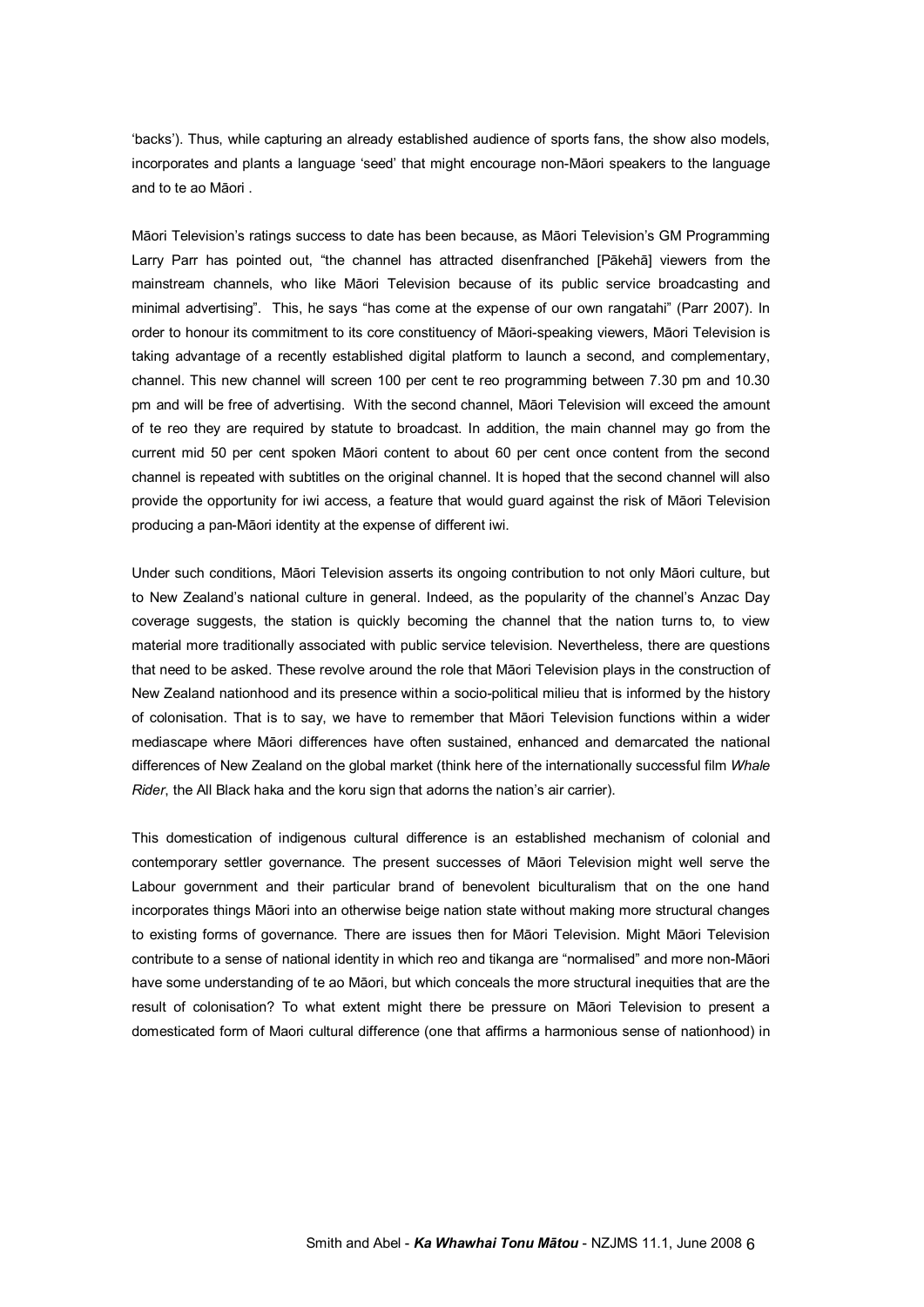order to sustain its own viability as a capital-intensive broadcaster? These questions arise from recent shifts in the promotional discourses surrounding Māori Television.

#### **Counter-narratives of Nationhood?**

A recent promotional advertisement for the channel begins with an archival image of a Māori family (including women and children) participating in a peaceful protest by blocking a railway line development at Mangapehi in 1910. The next image includes a close-up shot of Mahatma Gandhi in the year that India gained its independence from British colonial rule. The third image takes us to 1964 with a still image of Martin Luther King and the passing of the American Civil Rights Bill. King's image is quickly followed by that of Nelson Mandela, depicted placing a ballot in the box for the 1994 allrace elections in South Africa. To complete this prestigious line-up, the final black and white photo includes the Prime Minister of New Zealand (Helen Clarke) with two prominent Māori figures (including Huirangi Waikerepuru, a key player in the Te Reo claim to the Waitangi Tribunal in 1985). The caption notes the 2004 launch of Māori Television. Accordingly, the syntagmatic structure of the advert works to link early non-violent protest by Māori with the success of world famous leaders - Gandhi, Martin Luther King and Mandela - all of whom have achieved political success for their people against colonial and/or settler oppressors using non-violent means. When the final image of the launch of Māori Television appears, the audience is given strong cues as to the historic import of this local initiative on a global stage; the viewer is invited to make links between contemporary Pākehā/Māori relations and international strategies of reconciliation and social justice that have been achieved by these world leaders. Yet where Mandela, King and Gandhi are pictured as single individuals responsible for watershed moments in history, Māori Television's image features an image of Pākehā/Maori unity, a vision of bicultural bliss if you will.

Where the first image of land protest in 1910 acknowledges the historic oppression of Māori, the final image of this promotional advertisement positions Maori Television as the result of Māori and their successful partnership with the State. Likewise, the State is presented as an equal partner in the establishment of Māori Television. While there can be no doubt that Māori Television is the result of State-sanctioned bicultural initiatives, this advertisement generates many ambiguous and ambivalent effects. The image of a successful launch stands in close proximity to historical examples of social progress and reconciliation *as already achieved states.* Yet, in the same year that Māori Television was launched, the Foreshore and Seabed hikoi occurred and the independent Maori Party was launched in response to the government's refusal to honour the recommendations of the Waitangi Tribunal. While evidence of Māori protest does feature in the advertisement, this form of activism is formally placed safely in the past. Accordingly, the advertisement masks over not only the long-term resistance of the State to the establishment of Māori Broadcasting, it also elides larger issues of Māori sovereignty the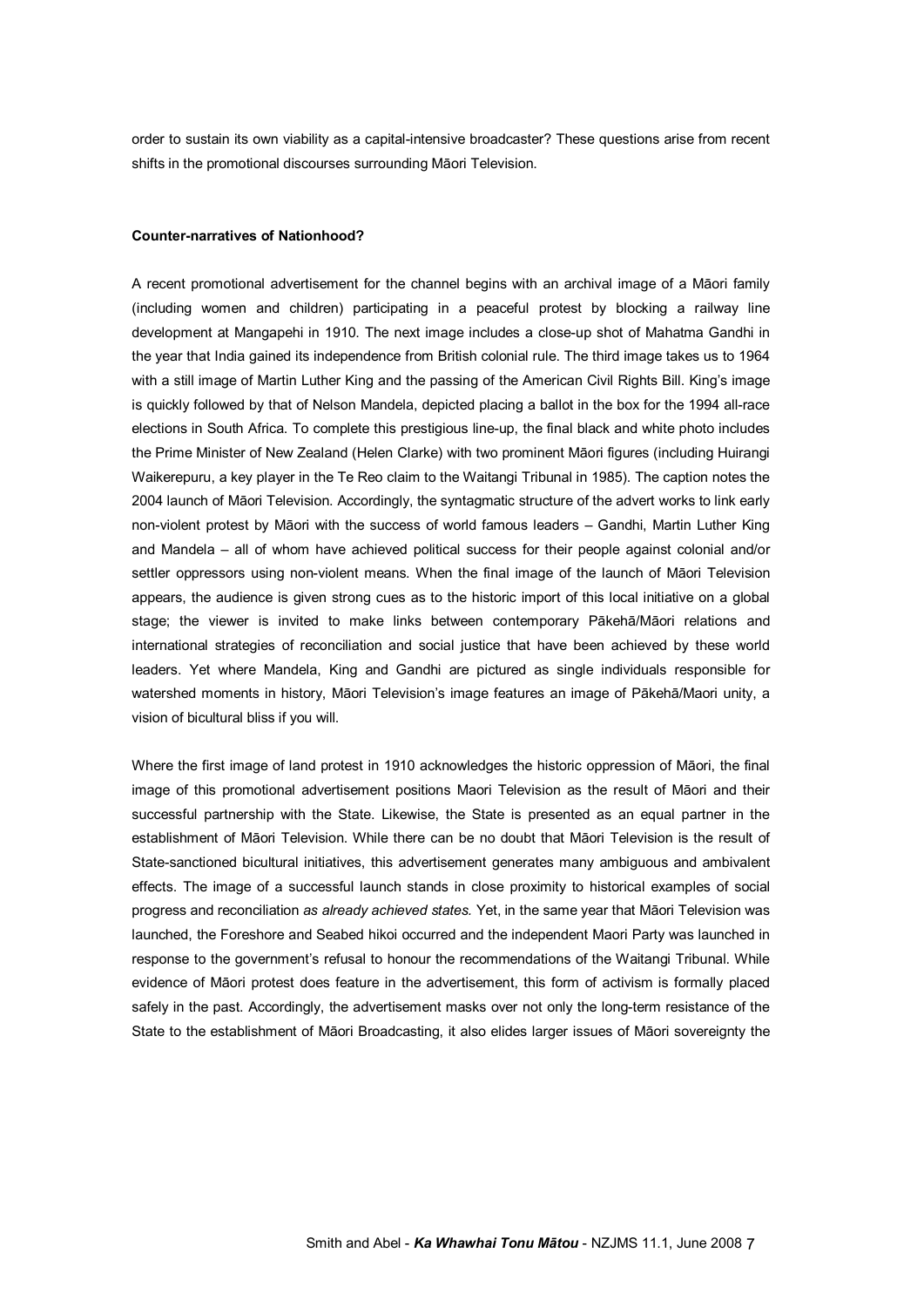persisting forms of settler governance. In this advert, the New Zealand nation is presented in bicultural harmony *as an achieved state*, with the PM playing a significant part as the face of this benevolent bicultural nation.

Yet, as we outlined above, while the voices that spoke out against the channel before it was established may have subsided, it needs to be remembered that it took dogged political activism on the part of Māori to get any Māori broadcasting at all. One long-time Māori journalist has suggested: "Basically the Government had no choice but to set up Māori Television, and now if you listen to Parekura Horomia he is basically taking credit for this wonderful thing called the Māori channel. The Government is quick to fudge the whole background and history of Māori Television. It took a Court Case and then the Government defending it to the tune of what I've heard rumoured as around \$50 million to try and cut [Māori Television] off at the knees." In light of these contentions, we must be suspicious of any uncritical celebration of the channel's achievements.

The second example of Māori Television's nation-building agenda can be seen in the subtle shift in the channel's tagline from 'Mā rātou, mā mātou, nā koutou, mā tātou' to an emphasis on 'Mā tātou'. This latter version of the tag-line can be seen on the channel's website where viewers are welcomed with the following:

Mā Tātou - for everyone

Māori Television is New Zealand's channel – we have something for everyone.

You'll see New Zealand life, New Zealand stories and New Zealand people.

The earlier and longer tag line suggests a diverse and variegated audience. For example, the distinction between 'mātou' and 'tātou are important markers of difference. 'Mātou' refers to an 'us' which means 'you and me, but not those over there', implicitly suggesting an Other. 'Tātou', on the other hand, means 'all of us, together'. Any notion of diversity, of differences between groups, disappears when the longer tag-line is abbreviated to simply 'Mā tātou. The diminution of difference continues in the body of text below. The term 'Māori', a group seen by Māori Television as their core audience, is significantly absent here. Instead, the audience is interpellated as 'New Zealanders' and the repeated use of 'our' solidifies this construction of national identity. Accordingly, cultural differences become just another demographic difference such as that between 'old and young'.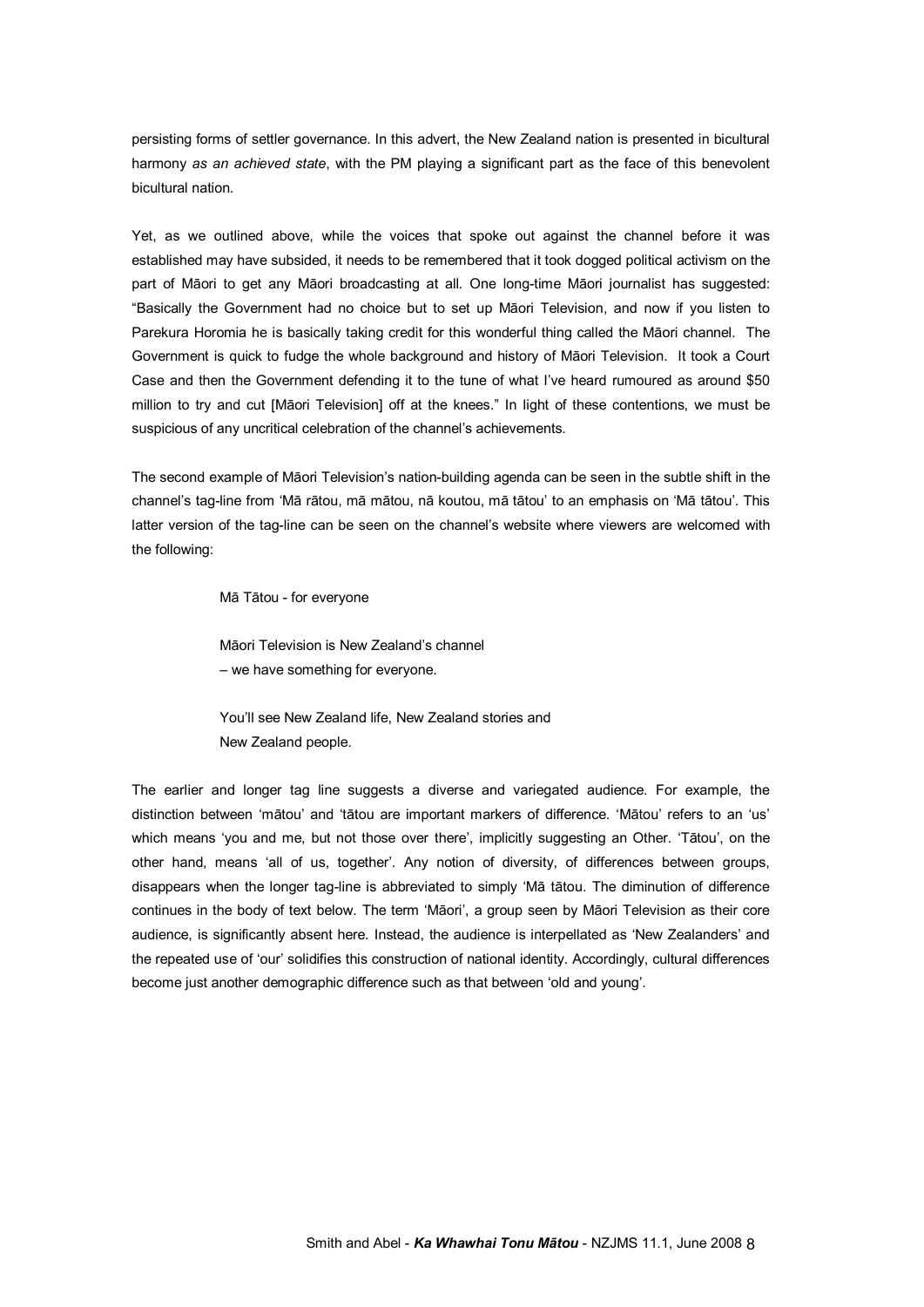How might we read this strategy of inclusiveness? As Māori Television inserting Māori into a previously settler defined and determined sense of nationhood? Could Māori Television be taking the lead in constructing a sense of nationhood for the nation, but on Māori terms? Or is this simply a marketing strategy that seeks to elide difference in order to better appeal, as per the statutory requirements set by the Government, to a "broad audience"? One way to think about these shifts in promotional discourse is to think of the idea of Maori Television as a tool of decolonisation. Māori Party MP Te Ururoa Flavell, an early supporter of Māori Television as a tool for decolonisation, now sees the channel as having the *potential* for decolonisation. He argues that programming in te reo does not in itself "free up the Māori mind" or educate Māori about the position of Māori in Aotearoa/New Zealand today (Flavell 2007). Is there some way, then, in which Maori Television offers us a tool for decolonising the mind, and thus shifting the default setting of New Zealand mediascapes from one that privileges a settler-centric purview?

Wayne Walden, until very recently Chairman of Māori Television, suggests that the management team "have purposely positioned Māori Television as 'the face of Aotearoa New Zealand'" (Walden 2006). If this is so, then the nation building agendas of Māori Television might not return the same-old homogenous notion of national identity that is the current orthodoxy. If we pick up on Te Ururoa Flavell's point that what Māori need is a decolonisation of the mind, then we could ask: do non-Māori also need a decolonisation of the mind? What might a decolonisation of the mind like? Does a decolonised mind think from the viewpoint of difference as an ethico-political stance? If so, whose differences might one think *from* and how are these differences accessed, understood, negotiated and translated? More generally, we could ask, how is a critical and thus political notion of difference articulated, maintained, and proliferated in this contemporary settler nation and what role does Māori Television have in contributing to this critical consciousness? John Hartley argues that television can act as a teacher of cultural citizenship and that television has a pedogogical function that can introduce an audience to other ways of being and becoming (Hartley 1999). The question is then, what kind of cultural citizenship does Māori Television model, perform and demonstrate and how might these strategies get taken up within the wider social context of Aotearoa/New Zealand? By focusing on Wayne Walden's notion that Māori Television acts as 'the face of Aotearoa New Zealand' we can examine how the channel constitutes another kind of 'worlding' that departs from established national orthodoxies.

First off, one must approach the term Aotearoa/New Zealand as a conjunction of signs that demarcate the endlessly contested nature of this settler nation. 'Aotearoa' refers to an iwi-based nation and 'New Zealand' is that which demarcates the settler nation and those who come after tangata whenua. The slash or gap between these two terms is the site that holds in doubt, suspension and fine balance, the potential unity of the two. Accordingly, a critically conscious approach to this conjunction might see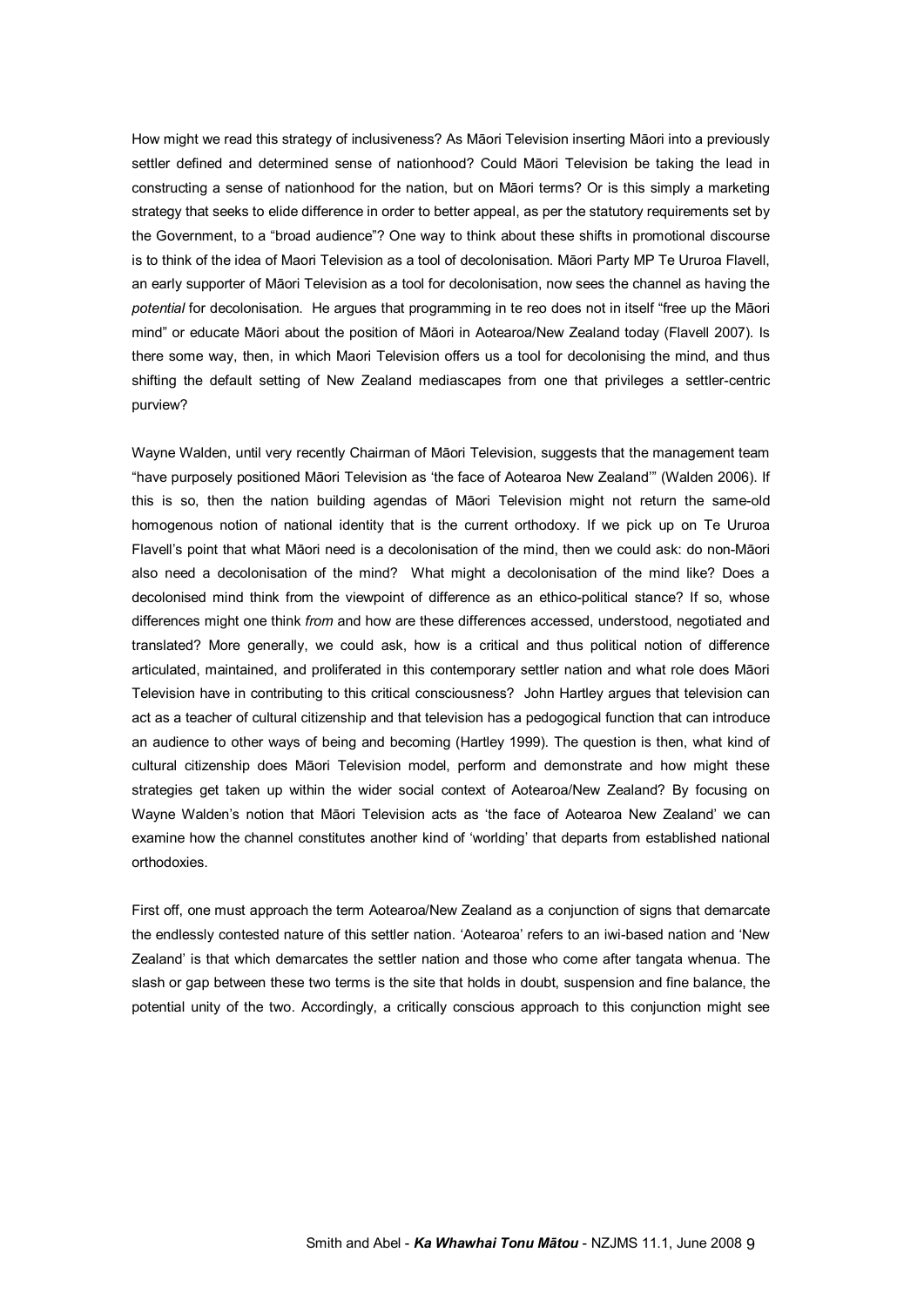Aotearoa/New Zealand as designating a site of endless contestation over what and who gets to count as the nation.

By focusing on the gap or slash between the two terms we can identify the differences between a Māori and non-Māori audience that Māori Television might seek to appeal to. But we cannot forget that Aotearoa/New Zealand is also a name that appeals to the dual identity of Māori within this settler nation. Numerous Māori scholars and commentators have pointed out that Māori possess a dual identity not available to other New Zealanders: they are both members of an iwi and citizens of the state (See Maaka, 1994; O'Regan, 2001; Walker, 2004; Bargh 2007). While Walden's claim that Māori Television seeks to provide "the face of Aotearoa/NZ" does suggest a nation building agenda similar to that of settler society (where the nation is premised on a bicultural relationship between Māori and Pakeha), one can also read Walden's statement as an address to the dual identity of Māori who are both citizens of New Zealand and iwi members of Aotearoa. This latter mode of address privileges the differences *within* the category 'Māori'. Such recognition suggests a critical form of difference not domesticated by a national orthodoxy that privileges the settler perspective. This is perhaps the critical and pedagogical function of Māori Television: to bring to light hither-to unseen visions of Aotearoa/NZ; to see with 'iwi eyes' the shape and contour of the nation's scape. These internal or immanent forms of difference get played out, not only in the station's original logo ("mā rātou, mā mātou, mā koutou, mā tātou"), but within the range of scheduling that Māori Television provides and in the very content of the programmes screened on the channel.

To give some sense of what Māori Television offers, we could examine the popular 'agony aunt' show *Ask Your Auntie*, hosted by Ella Henry who is joined by a rotating panel of 12 women from various iwi. These women model a style of public sphere debate that recognizes the differences in opinion between each panel member even while the panel expresses a shared sense of whanaungatanga and community. They also offer solutions which come directly from their experiences both as members of a culture with its own and different tikanga, but also of a marginalised indigenous group. Again, the tensions of Māori Television's positioning within a settler-dominated mediascape persist. Ask Your *Auntie* could be perceived as a show where one can voyeuristically consume the pains, problems and everyday ordeals of te ao Māori (the commodification of Māori differences). But it is also a show that models public sphere debate, mana wahine Māori, diversity and a critically conscious form of difference. These tensions between commodification and criticality cannot be resolved, and indeed, we should not try to find a resolution. Instead, the function of *Ask Your Auntie*, and the wider role of Māori Television in a settler-dominated mediascape, is one that tries to dramatize, demonstrate and model the endlessly contested nature of everyday articulations of national being and becoming. More generally, Māori Television asks us to reconsider the meanings surrounding Aotearoa and New Zealand and to privilege the many different ways there are of understanding cultural and national belonging.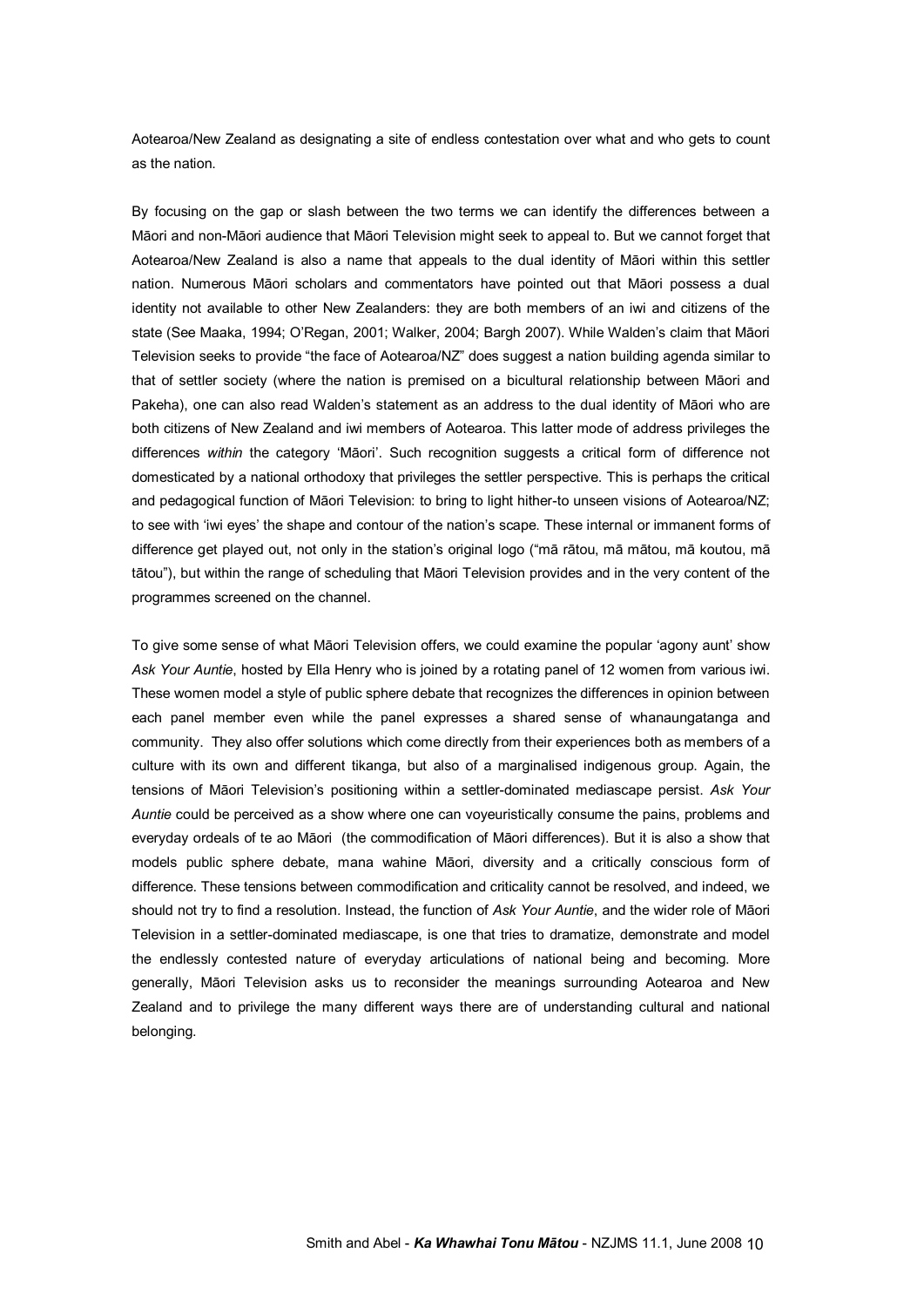Accordingly, Māori Television constitutes a worlding of Aotearoa/NZ that speaks in a multiplicity of difference voices. This multi-directional mode of address might at one point invoke 'mā tātou' in a nation-building gesture reminiscent of settler strategies, but we must remember that this gesture is rendered in te reo Māori, which requires that the non-Māori audience begin to understand this address in ways that differ from established orthodoxies. If, earlier we have asked: what kind of cultural citizenship does Māori Television model and what is its pedagogical function, one could say that the channel asks its audience to think from the viewpoint of difference in ways that might change the orthodox frameworks we use for talking about national identity and social belonging. As a pedagogical project, this is no easy task: and indeed, it should not be.

This is the work that media scholars face today. In an era of increased indigenous media content we must struggle to think beyond binaries, and work to develop sitespecific ways of talking about the work of culture and to come face to face with the ambivalences and ambiguities of indigenous media within a contemporary settler nation. When the more iwi-based second channel is launched in 2008, Māori Television will further complicate established binary thinking.

#### **Some cautionary observations**

We have called this paper *Ka Whawhai Tonu Mātou* (Struggle without end). As we write this in late 2007, Māori Television continues to face a range of challenges. But whereas before its establishment on air such challenges came predominantly from Pākehā, now rumblings come from Māori sources. The strategies that Māori Television has used to attract a "broad audience" are not always appreciated by Māori viewers. Anecdotal evidence tells of older Māori who say "We did not go on a hikoi for *Ask Your Auntie*". Professor Taiarahia Black, Massey University's head of Māori Language, has publicly challenged Māori Television: "Māori TV must be reminded and held accountable so Māori can access quality Maori language options to build Māori language proficiency and knowledge about ourselves to increase the status and use of te reo Māori. Isn't this what Māori TV was established to do in 2004, based on the premise te reo Māori is a taonga (treasure) to be protected and promoted as a living language?" (Dykes 2007). And as we noted above, Māori Television's GM Programming, Larry Parr, has himself expressed misgivings about what he sees as the growth of a Pākehā audience *at the expense of* Māori.

There are tensions, then, in trying to meet both of the objectives set out in Māori Television's enabling legislation. Sonya Haggie, Māori Television's Director of Communications, responded to Black's challenge by stating "Under the Māori Television Service Act we are required to broadcast in both languages" (Dykes 2007: 3). While this is correct, it only highlights the problematic nature of the role that Māori Television is required to play in this settler state.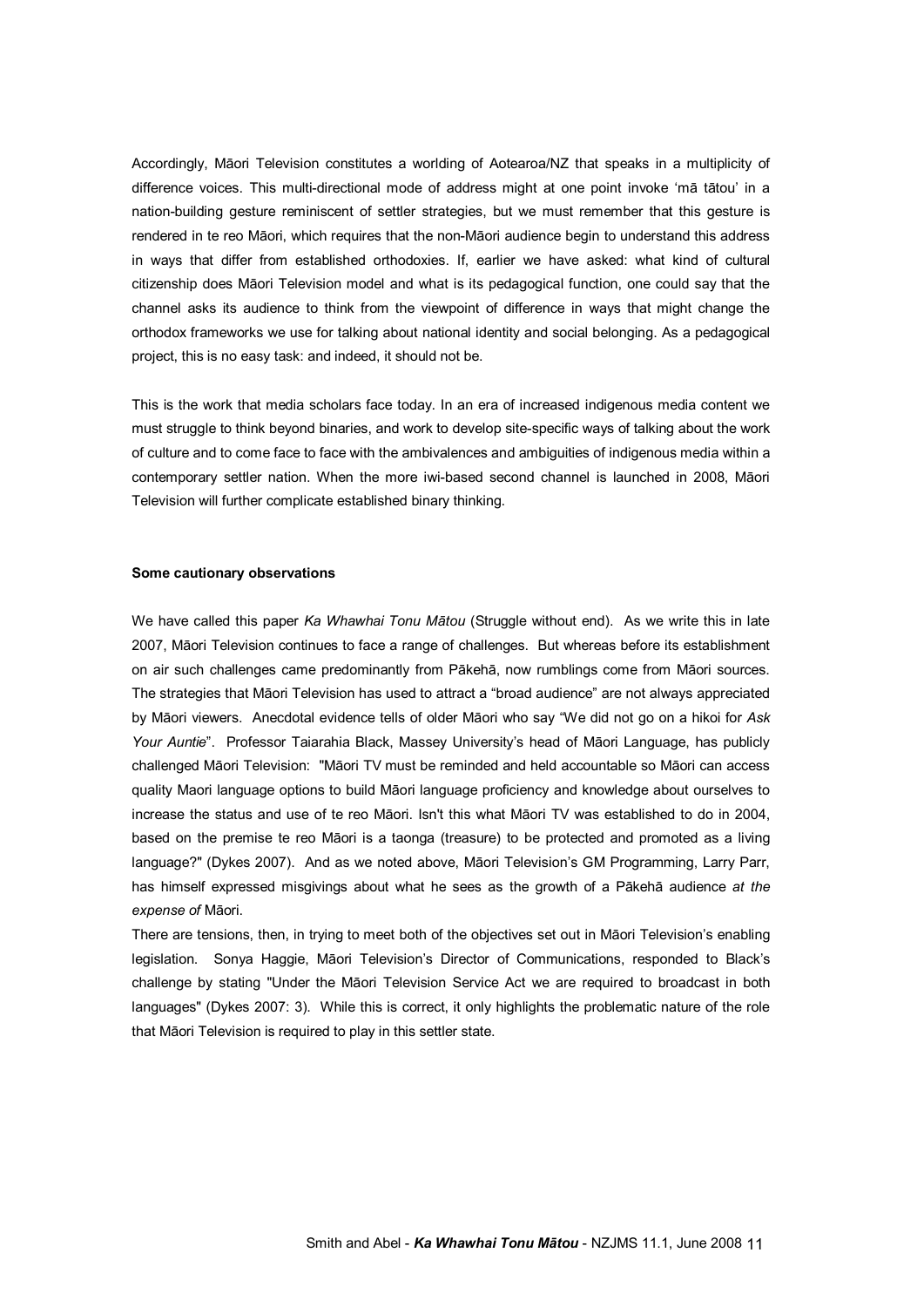It may be that the proposed second channel will mitigate these objections. But in the meantime the channel's address to a broad array of viewers (mā rātou; mā matou; mā koutou; mā tātou) also runs the risk of the channel being co-opted by interests that do not advance the rights of Māori. One such interest could be a Government invested in supporting a world-class indigenous channel that can contribute to an affirmative and yet exclusively *cosmetic* bicultural brand both national and internationally. We need to remember the history of the channel's emergence, and we must also remember that in the same year that the channel was launched, the Government passed the Foreshore and Seabed Act, which ensures state ownership of land positioned below the high-tide mark. By declaring this land Crown-owned, the Government prevented Maori from exercising their rights as guaranteed by the Treaty of Waitangi. These larger issues of sovereignty and governance cannot be separated from the phenomenon that is Māori Television.

#### **Note about the contributors**

Jo Smith lectures in Media Studies at Victoria University, Wellington. She is currently researching New Zealand media cultures in relation to narratives of settlement, native-ness and migrancy.

Sue Abel is a lecturer at Victoria University where she teaches critical analysis of the news media, wider issues of cultural identity and the media, and is convening a conjoint paper 'Māori and Media', taught as both a Māori Studies and Media Studies paper. She is Ngāti Pākehā, with iwi links to Nga Ruahinerangi

#### **Bibliography**

Alexander M (2003) 'Maori TV should have the same future as the Moa' Press Release April 14 http://www.marc-alexander-mp.org/2003/030417.htm. Accessed October 1 2007 Bargh M (2007) 'Māori Development and Neoliberalism' in Bargh M (ed) *Resistance: an indigenous response to neoliberalism* 25 44 Huia Publishers **Wellington** Burns D (1997) *Public money private lives: Aotearoa Television-the insider story* Reed Publishers Auckland Dykes M (2007) 'Maori TV hits back at Massey Head' *Manawatu Standard*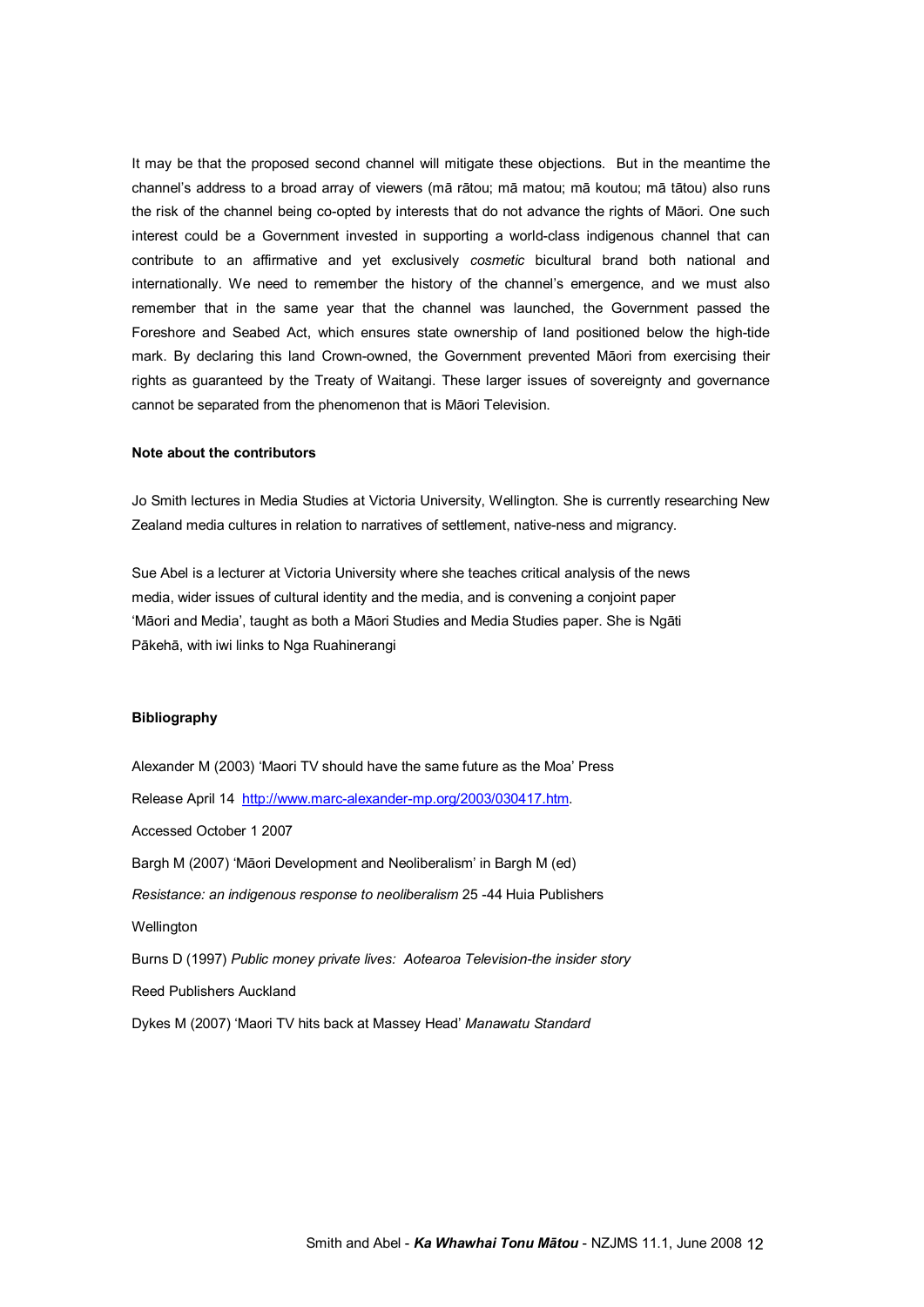September 18 3

Flavell T (2007) 'Interview' August 21 Flavell T (2007) 'Opening address to Ngā Aho Whakaari National Conference' Rotorua New Zealand June 22-24 Fleras A & Spoonley P (1999) *Recalling Aotearoa: indigenous politics and ethnic relations in New Zealand* Oxford University Press Melbourne

Fox D (2001) 'Honouring the Treaty: Indigenous Television in Aotearoa' in *New* Zealand *Television: A reader* Farnsworth J & Hutchison I (eds) 260-269 Dunmore Press Palmerston North Hartley J (1999) *The uses of television* Routledge London Maaka R (1994) 'The new tribe: conflicts and continuities in the social organisation of urban Māori' in *The Contemporary Pacific* Vol 6 No 2 *Māori Television Employees' Manual/He kaimahi pukapuka arataki (undated)* Māori Television Services Act (Te Araratuku Whakaata Irirangi Māori) Act (2003) Government Printery Wellington Mather J (2007) 'Interview' July 20 O'Regan T (2001) 'The evolution of the tribe: the challenge for an old culture in a new century' Freilich Lecture May 31 *Parr L (2007) 'Indigenous goes Digital' Panel 'A New Future for Broadcasting' Conference New Zealand August 2728* Reweti D (2006) 'Māori and Broadcasting' in Mulholland M et al *State of the Māori Nation: Twenty-First-Century Issues in Aotearoa 179-186 Reed Books* Auckland San Juan Jnr E (1998) *Beyond Postcolonial Theory* St Martins Press New York Stephens T (2004) 'Māori Television' in Horrocks R & Perry N (eds) *Television in New Zealand: Programming the nation* 107114 OUP Melbourne Walden W (2007) 'Chairman's Review' in *Māori Television Annual Report 2006*